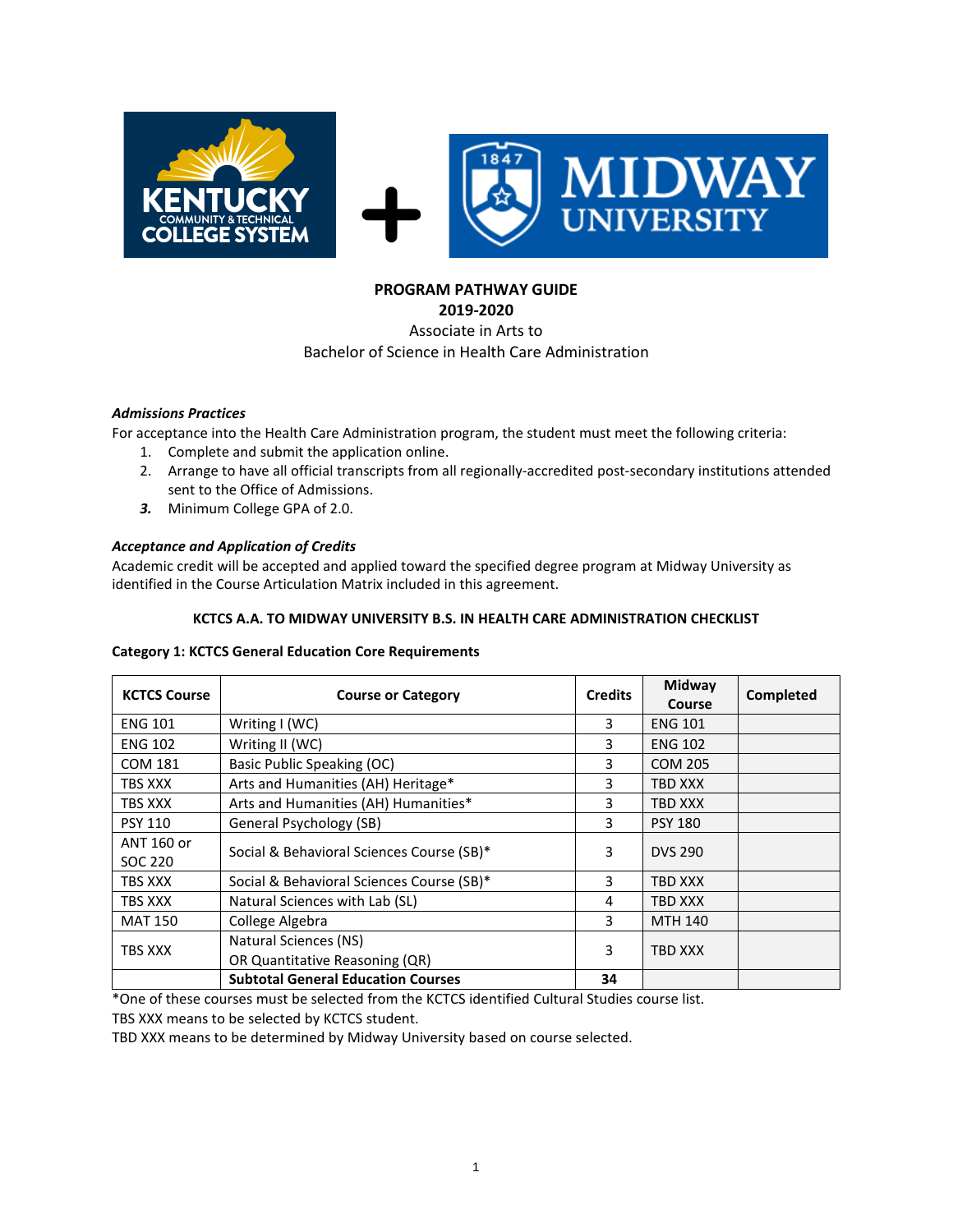#### **Category 2: KCTCS A.A. Requirements**

| <b>KCTCS</b><br>Course | <b>Course or Category</b>                   | <b>Credits</b> | Midway<br>Course | Completed |
|------------------------|---------------------------------------------|----------------|------------------|-----------|
| WGS 200 or             | Arts and Humanities (AH)                    |                | <b>WST 200</b>   |           |
| <b>WGS 201</b>         | OR Social & Behavioral Sciences Course (SB) |                |                  |           |
| TBS XXX                | Arts and Humanities (AH)                    |                | TBD XXX          |           |
|                        | OR Social & Behavioral Sciences Course (SB) |                |                  |           |
|                        | <b>Subtotal A.A. Requirement Courses</b>    | 6              |                  |           |

### **Category 3: KCTCS Electives\***

| <b>KCTCS</b><br>Course              | <b>Course or Category</b>                                  |    | Midway<br>Course             | Completed |
|-------------------------------------|------------------------------------------------------------|----|------------------------------|-----------|
| <b>BAS 160</b>                      | Introduction to Business                                   | 3  | <b>TBD XXX</b>               |           |
| CIT 105 or<br>OST 105               | Introduction to Computers                                  |    | <b>TBD XXX</b>               |           |
| TBS XXX                             | <b>First-Year Experience</b>                               | 3  | MWY-101                      |           |
| <b>BIO 120 or</b><br><b>GEO XXX</b> | General Ecology (NS) or<br>Any Geography Course (NS or SB) |    | <b>ENV 201 or</b><br>GEO 110 |           |
| <b>STA 210</b>                      | Statistics: A Force in Human Judgment (QR)                 |    | <b>MTH 139</b>               |           |
| TBS XXX                             | Elective                                                   |    | <b>TBD XXX</b>               |           |
| TBS XXX                             | Elective                                                   |    | <b>TBD XXX</b>               |           |
|                                     | <b>Subtotal Elective Courses</b>                           | 21 |                              |           |
|                                     | <b>TOTAL Associate Degree Hours</b>                        | 61 |                              |           |

**\*** Recommend students pick from the KCTCS course equivalencies listed in the B.S. in Health Care Administration table

## **BACHELOR of SCIENCE in HEALTH CARE ADMINISTRATION KCTCS Program Transfer Equivalencies**

| <b>HEALTH CARE ADMINISTRATION</b> |                     |              |                |                                   |           |  |
|-----------------------------------|---------------------|--------------|----------------|-----------------------------------|-----------|--|
| Course                            | <b>KCTCS Course</b> | <b>Hours</b> | <b>Course</b>  | <b>Midway Course</b>              | Completed |  |
| <b>Number</b>                     |                     |              | <b>Number</b>  |                                   |           |  |
|                                   |                     | 3            | <b>HCA 300</b> | <b>Health Care Economics</b>      |           |  |
|                                   |                     | 3            | <b>HCA 301</b> | <b>Ethics in Health Care</b>      |           |  |
|                                   |                     | 3            | <b>HCA 305</b> | Management Information            |           |  |
|                                   |                     |              |                | Systems                           |           |  |
|                                   |                     | 3            | <b>HCA 307</b> | <b>Health Insurance Claims</b>    |           |  |
|                                   |                     |              |                | Management                        |           |  |
|                                   |                     | 3            | <b>HCA 312</b> | <b>Health and Medical Care</b>    |           |  |
|                                   |                     |              |                | Delivery Systems                  |           |  |
|                                   |                     | 3            | <b>HCA 391</b> | <b>Health Careers</b>             |           |  |
|                                   |                     | 3            | <b>HCA 392</b> | <b>Medical Staff Organization</b> |           |  |
|                                   |                     | 3            | <b>HCA 400</b> | Legal Issues in Health Care       |           |  |
|                                   |                     | 3            | <b>HCA 405</b> | Management and Planning in        |           |  |
|                                   |                     |              |                | <b>Health Care</b>                |           |  |
|                                   |                     | 3            | <b>HCA 412</b> | <b>Health Care Policy</b>         |           |  |
|                                   |                     | 3            | <b>HCA 418</b> | Financial Management of           |           |  |
|                                   |                     |              |                | <b>Health Care Organizations</b>  |           |  |